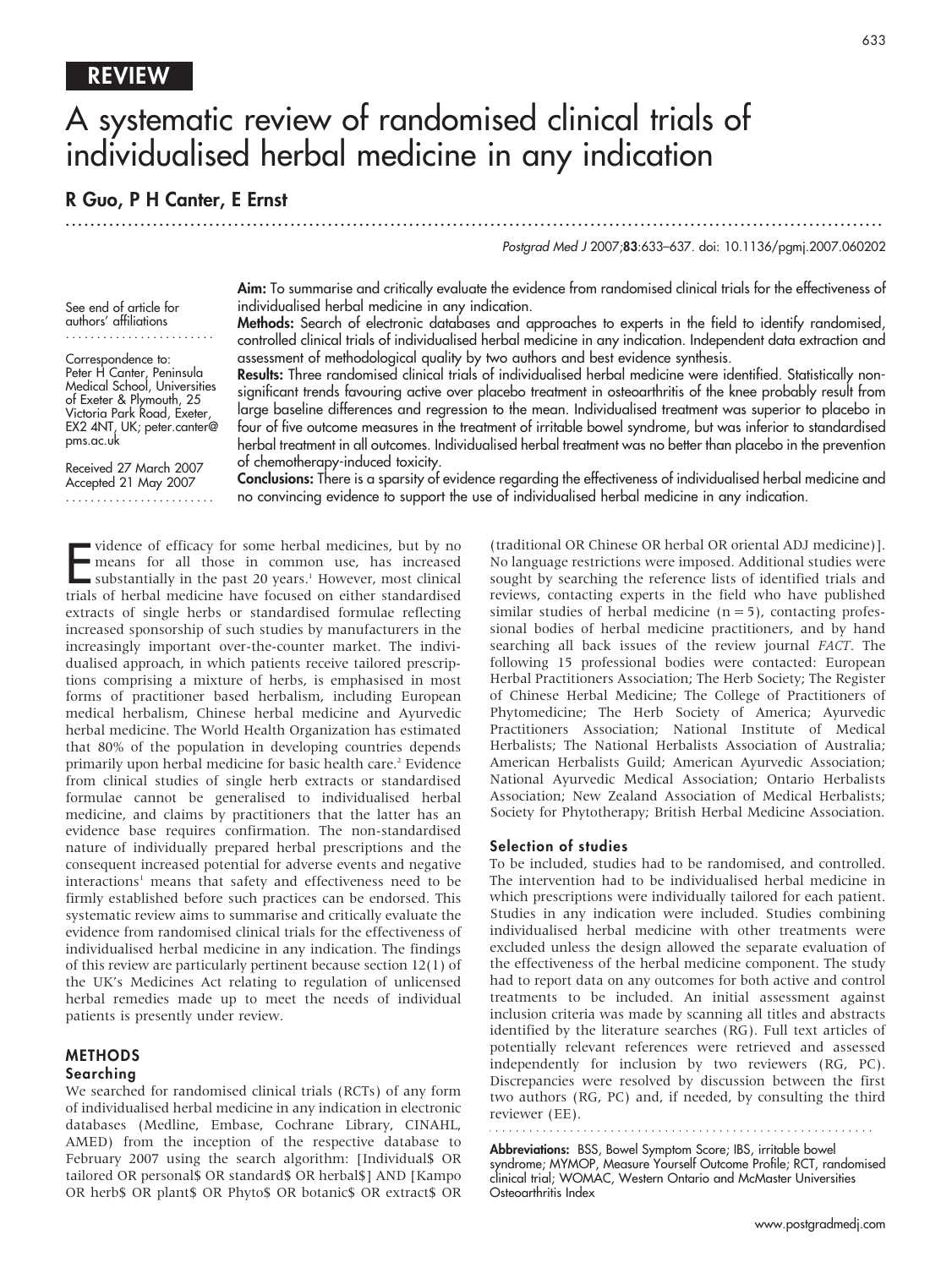#### Quality assessment of studies

Methodological quality of the included trials was assessed using the five point Jadad<sup>3</sup> scale. This is a validated measure of quality of reporting in which points are awarded if the study is described as randomised (+1); the means of carrying out randomisation is described and appropriate (+1); the study is described as double-blind (+1); the means of double-blinding is described and appropriate (+1); and there is a description of withdrawals giving number and reason in both groups (+1). Points are deducted if the method to generate the sequence of randomisation is described and is inappropriate  $(-1)$ ; or if the method of double-blinding is described and is inappropriate  $(-1)$ .

#### Data extraction

Data concerning the details of study design, quality of the study, participants, intervention, outcomes and adverse events were extracted independently by two authors (RG, PC) using a pro forma data extraction sheet.

### Data analysis

A best evidence synthesis was conducted giving due regard to the quality of studies included. It was anticipated that the data would be clinically heterogenous and unsuitable for metaanalysis and therefore none was planned.

#### RESULTS

The literature search identified 1345 references. This includes one completed but unpublished trial and two ongoing trials identified through contacts with professional bodies and experts in the field. The initial screening of the titles and abstracts identified 15 potentially relevant references, for which full text articles were obtained for further evaluation. Only three trials were finally included in our review. $4-6$  Figure 1 describes the results of the search and inclusion/exclusion process. Agreement between reviewers about study inclusion was 100%.

All three included studies are randomised, double-blind, placebo-controlled RCTs of moderate to good methodological quality. Jadad scores for the three studies were  $5<sup>4</sup>$ ,  $3<sup>5</sup>$  and  $5<sup>6</sup>$ . Studies compared: individualised Chinese herbal medicine, standardised Chinese herbal medicine and placebo in irritable bowel syndrome<sup>4</sup>; European individualised herbalism and placebo for osteoarthritis of the knee<sup>5</sup>; and individualised Chinese medical herbalism with placebo for prevention of chemotherapy-induced toxicity in cancer patients.<sup>6</sup> Each RCT is described below and summarised in table 1.



Figure 1 Flow chart of the study selection process. RCTs, randomised controlled trials.

Bensoussan<sup>4</sup> compared individualised Chinese herbal medicine, standardised Chinese herbal medicine and placebo in 116 patients with irritable bowel syndrome (IBS). Treatment lasted 16 weeks and in the individualised group, the prescription could be adjusted by the herbalist at regular intervals. Herbs were administered as encapsulated powders and the standardised treatment was a combination of 20 different herbs. Outcome measures were change in total Bowel Symptom Score (BSS) and global improvement, each assessed separately by the patient and a gastroenterologist, and patient-assessed interference with life. The findings presented in the abstract and results section of this paper differ. The abstract reports statistically significant findings favouring herbal treatment over placebo, but this refers to data derived from standardised and individualised herbal treatment combined together. The results section indicates that there were statistically significant differences favouring standardised treatment over placebo in all five outcome measures, but only four of the five showed significant intergroup differences favouring individualised herbal treatment over placebo. The gastroenterologist's assessments for the main outcome measure, the BSS, were not significantly better than placebo in the individualised group. Overall, changes from baseline and responder rates were larger in the standardised than in the individualised group in all measures. Patient-assessed BSS at a follow up 14 weeks after the end of the trial favoured individualised over standardised treatment, but this difference was not statistically significant.

The data for Hamblin<sup>5</sup> was extracted from a pre-publication draft kindly made available to us by the authors. This study compared 10 weeks of individualised herbal medicine with a placebo tincture in 20 patients diagnosed with osteoarthritis of the knee. The herbal treatments were prescribed by two herbal practitioners each based in a different London general practice surgery. Prescriptions drew upon a formulary of 11 herbs based upon responses to a questionnaire completed by 20 established herbalists. Patients continued with existing pain-killing and anti-inflammatory drugs for the period of the trial and, in addition to the active or placebo treatments, also received dietary advice and daily nutritional supplements consisting of multivitamins and minerals, vitamin C and omega-3 fish oils. Outcome measures were subscale scores and total score for the Western Ontario and McMaster Universities Osteoarthritis Index (WOMAC) and Measure Yourself Outcome Profile (MYMOP) scores for two symptoms and a daily activity chosen by each patient. Fourteen of the 20 patients enrolled in the study completed the 10 week trial and data analysis is based on these completers. There were no significant differences between groups in changes from baseline for either outcome or their component scores. The authors do report several within-group changes confined to the active treatment group but the only one of these within-group changes to reach statistical significance were the WOMAC stiffness score at 5 weeks and symptom 2 on the MYMOP at both time intervals.

Mok<sup>6</sup> compared the effect of individualised Chinese herbal medicine with that of placebo upon chemotherapy-induced toxicity in patients with early-stage breast and colon cancer. Individualised treatment was prescribed by one of three qualified Chinese herbalists drawing on a stock of 125 different commonly used herbs. Treatments, including the placebo, were dispensed in the form of a herbal tea. Treatment could be adjusted by the herbalist on day 1 and 14 of each cycle of chemotherapy. Chemotherapy was standardised as four 21 day cycles for breast cancer and six 28 day cycles for colon cancer. The trial was terminated early when 50% of the target sample size had been recruited. This was because of a slow accrual rate. Many potential recruits refused the possibility of being randomised to placebo or were already receiving Chinese herbal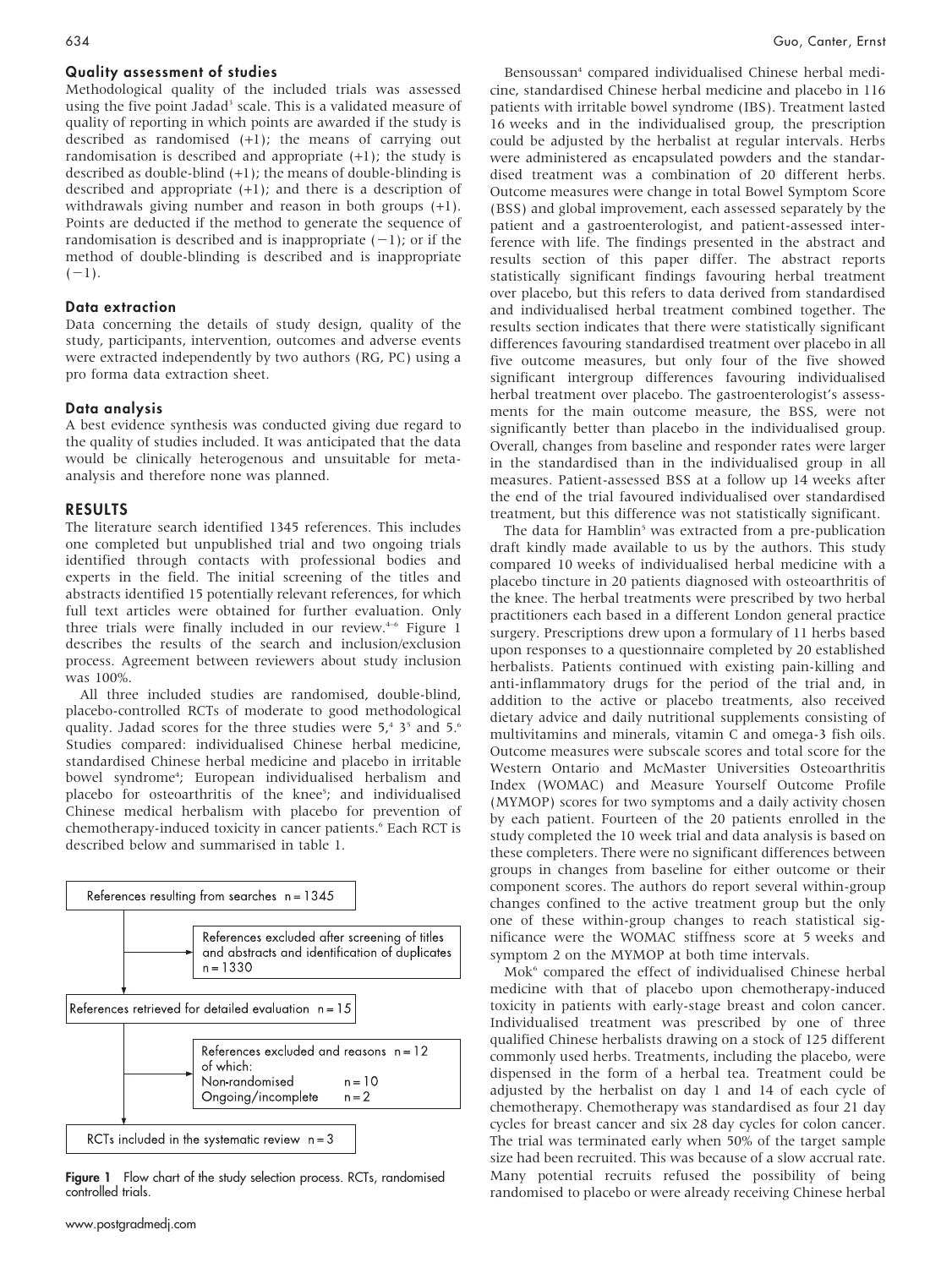$\mathsf{l}$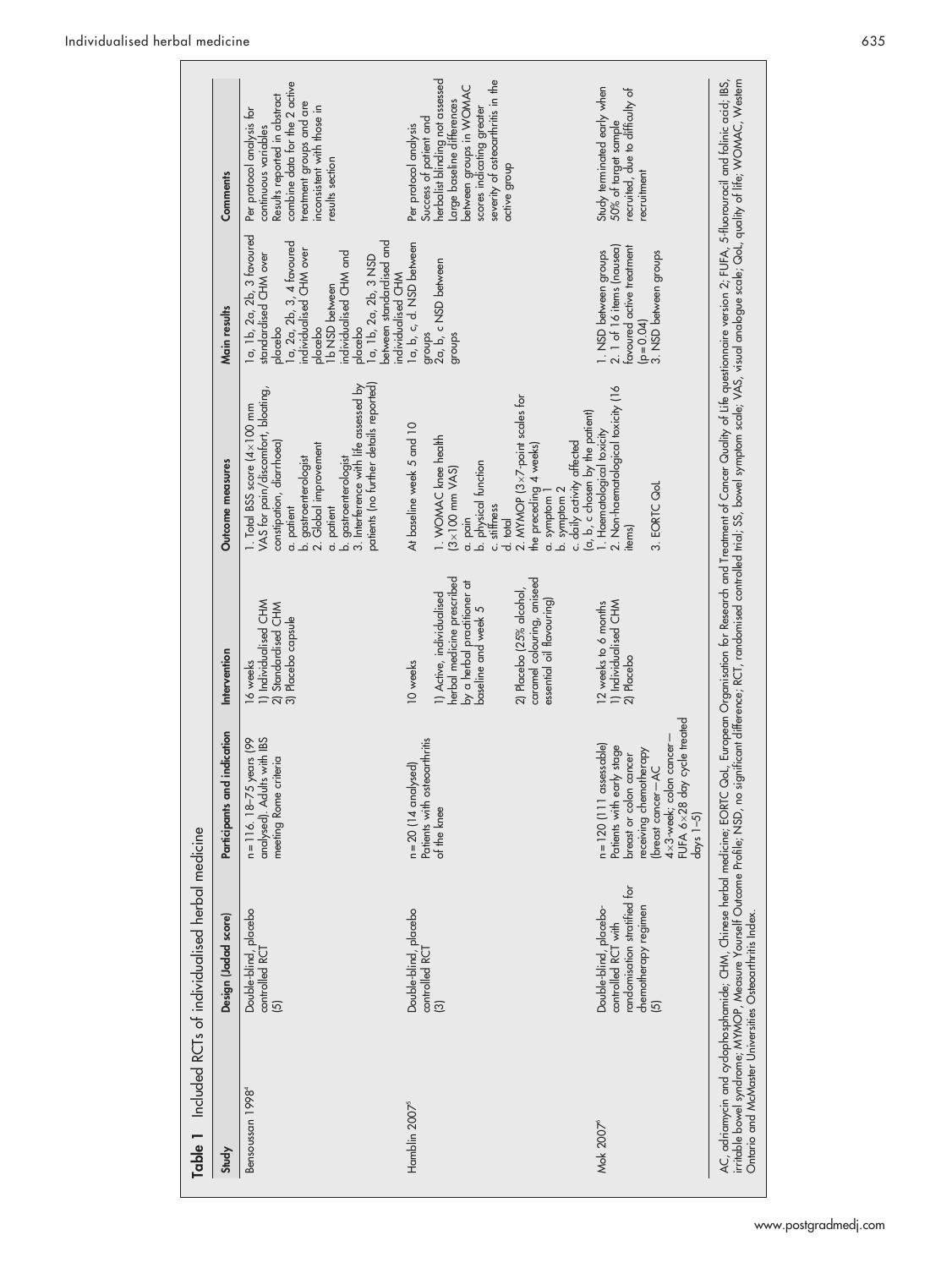medicine. Data analysis for 111 patients showed no statistically significant differences between groups for the primary outcome measure of haematological toxicity. There were no significant differences between groups for responses to a quality of life questionnaire, and only one of 16 items measuring nonhaematological toxicity showed a significant difference favouring the active treatment. This one difference related to nausea, but a similar difference between groups was not observed in the item relating to nausea in the quality of life questionnaire.

## **DISCUSSION**

## Summary of main findings

Systematic searches of electronic databases and contacting experts and professional bodies in the field resulted in the location of only three randomised clinical trials of individualised herbal medicine. It should be stressed that professional bodies representing the interests of different practitioner factions from around the world were unable to contribute any more studies than this. In view of the long history and widespread use of medical herbalism, Chinese herbal medicine and Ayurvedic herbal medicine in many and diverse indications, this should be a cause for concern. It indicates that individualised herbal medicine has an extremely sparse evidence base and that there is no convincing evidence supporting its use in any indication. Only one of the three studies<sup>4</sup> indicated that individualised treatment was superior to placebo and this study is particularly important because it found that individualised treatment was inferior to standardised treatment. This study sets a new benchmark for the tailored approach: not only must herbalists demonstrate that individualised treatment is superior to placebo, they must also show, for reasons of cost and safety, that it is superior to standardised treatment. Claims by herbalists who use the individualised approach that their practice is evidence based are disingenuous; this is because evidence supporting the use of herbs for any indication has come almost entirely from the study of single, standardised herbal extracts, not from studies of individualised herbal medicine using combinations of several or many different herbs prepared from inherently variable raw plant materials. The paucity of data supporting the effectiveness of individualised herbal medicine, and the important safety concerns associated with this particular form of phytomedicine, should be taken into account by policymakers concerned with the regulation of practitioners using this modality.

Overall, the results of the three studies included in this review do not provide support for the use of individualised herbal medicine in any indication. Despite optimistic reporting of positive trends in the Hamblin<sup>5</sup> study, there were no statistically significant differences favouring active over placebo treatment in osteoarthritis of the knee, and the trends observed are probably the result of large baseline differences and regression to the mean. While Bensoussan<sup>4</sup> observed that individualised treatment was better than placebo in four of five outcome measures in the treatment of IBS, it was inferior to standardised treatment in all five outcomes and standardised treatment therefore appears to be preferable for reasons of cost and safety. Finally, the Mok study<sup>6</sup> does not provide any convincing evidence that individualised herbal treatment is superior to placebo in the prevention of chemotherapy-induced toxicity. These data indicate that almost all individualised herbal medicine is practised without the support of any rigorous evidence about effectiveness whatsoever.

## Limitations of included studies

Although quality of reporting as assessed by the Jadad scale was generally good, all three included studies were charac-

terised by an optimistic interpretation of their findings. In the Bensoussan study,<sup>4</sup> results are presented in rather an obscuring way and may appear to support the use of individualised herbal treatment. The presentation of combined data for the two active treatments in the abstract is particularly misleading. A superficial reading leaves the impression that, overall, the study provides evidence supporting the use of individualised herbal treatment while in fact its most important finding was that individualised treatment was inferior to standardised treatment in all outcomes. Given the additional costs and an increased risk of adverse events resulting from variability of plant material and extracts, species misidentification, contamination and adulteration, and greater potential for negative herb–herb and herb–drug interactions with individualised treatment, the risk-benefit analysis clearly favours standardised treatment. The authors stress the advantage in patient-assessed BSS score at the follow up but this is not statistically significant. Nor is it clear whether the non-significant p value of 0.1 reported in this context refers to a within-group difference or a between group difference, and if the latter, between which two groups.

The authors of the Hamblin<sup>5</sup> study in osteoarthritis of the knee reported trends towards improvement in WOMAC scores and MYMOP scores, which were confined to the active treatment group. This was particularly so for the WOMAC scores where the observed changes of  $>20\%$  were considered clinically relevant. As this was a feasibility study and was probably underpowered, these data may indicate that a larger RCT would find significant changes favouring active treatment. However, an inspection of the baseline data reveals that there were large differences between the two treatment groups in baseline in all three subscales of the WOMAC and in the total WOMAC score. Patients in the active treatment group appear to have been in more severe pain (44.89 mm vs 27.64 mm on a 100 mm visual analogue scale), to have more stiffness (53.83 mm vs 33.00 mm), and to have more impaired physical function (40.69 mm vs 35.79 mm) and larger total WOMAC scores (42.66 mm vs 33.86 mm). The absence of statistically significant differences at baseline reported by the authors cannot be taken to indicate group comparability. Statistical tests for difference are designed to be conservative and are therefore unsuitable for establishing comparability. The baseline differences seen here are sufficiently large to explain, through regression to the mean, the observed trends appearing to favour active treatment. Hopefully, any future, larger study would have more comparable groups after randomisation. The study design also failed to include any steps to assess the success of blinding. It is important to establish whether or not the placebo tincture is sufficiently convincing to patients to keep them blinded and also to stop them unblinding the medical herbalists during their encounters at week 5 and week 10 of the study.

It is unfortunate that the study of Mok<sup>6</sup> suffered from recruitment problems and was terminated early. This means that it was underpowered in terms of the authors' own calculation. However, there do not appear to be any strong trends in the data favouring active treatment over placebo, other than in the single item of non-haematological toxicity relating to nausea, and this was not confirmed by the corresponding item in the quality of life questionnaire. The nauseas item was one of 16 items relating to non-haematological toxicity and this may be an isolated positive finding occurring as a result of multiple hypothesis testing. The study does not report any testing of the effectiveness of blinding with the placebo tea employed. However, any breakdown in blinding would probably favour active treatment and would not therefore have altered the main findings. The placebo contained Camellia sinensis (Chinese Puer tea), Sojae praeparturum (black